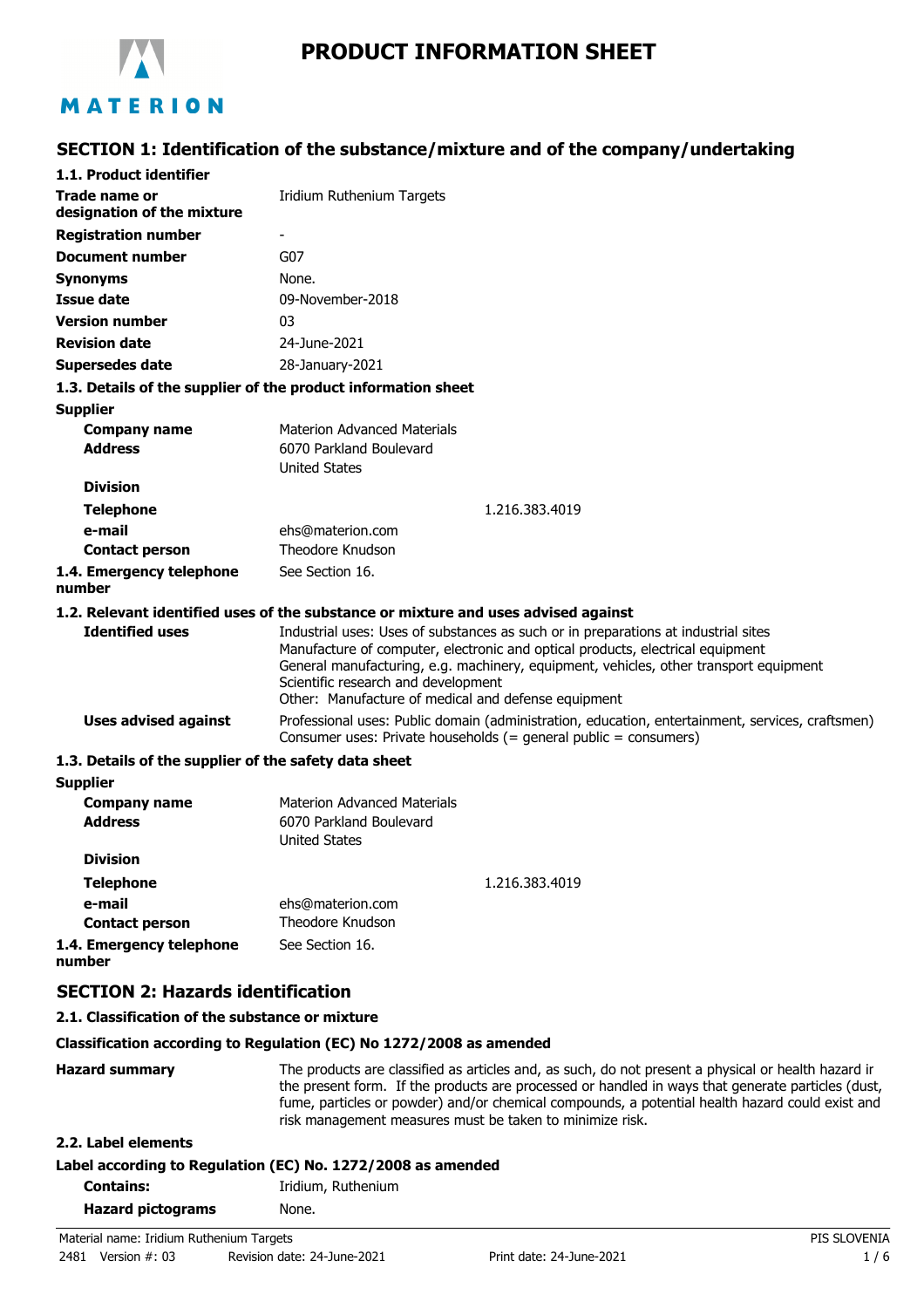| Signal word                       | None.                                                                                                                                                                                                                                                                 |
|-----------------------------------|-----------------------------------------------------------------------------------------------------------------------------------------------------------------------------------------------------------------------------------------------------------------------|
| <b>Hazard statements</b>          | The material as sold in solid form is generally not considered hazardous. However, if the process<br>involves grinding, melting, cutting or any other process that causes a release of dust or fumes,<br>hazardous levels of airborne particulate could be generated. |
| <b>Precautionary statements</b>   |                                                                                                                                                                                                                                                                       |
| <b>Prevention</b>                 | Observe good industrial hygiene practices.                                                                                                                                                                                                                            |
| <b>Response</b>                   | Wash hands after handling.                                                                                                                                                                                                                                            |
| <b>Storage</b>                    | Store away from incompatible materials.                                                                                                                                                                                                                               |
| <b>Disposal</b>                   |                                                                                                                                                                                                                                                                       |
| P502                              | Dispose of waste and residues in accordance with local authority requirements.<br>Refer to manufacturer/supplier for information on recovery/recycling.                                                                                                               |
| Supplemental label<br>information | For further information, please contact the Product Stewardship Department at $+1.216.383.4019$ .                                                                                                                                                                     |
| 2.3. Other hazards                | None known.                                                                                                                                                                                                                                                           |

# **SECTION 3: Composition/information on ingredients**

#### **General information**

| <b>Chemical name</b> | $\frac{0}{0}$            | No.                    | CAS-No. / EC REACH Registration No. Index No. |                          | <b>Notes</b> |
|----------------------|--------------------------|------------------------|-----------------------------------------------|--------------------------|--------------|
| Iridium              | $30 - 70$                | 7439-88-5<br>231-095-9 | $\overline{\phantom{a}}$                      | $\overline{\phantom{a}}$ |              |
|                      | <b>Classification: -</b> |                        |                                               |                          |              |
| Ruthenium            | $30 - 70$                | 7440-18-8<br>231-127-1 | $\overline{\phantom{a}}$                      | $\overline{\phantom{a}}$ |              |
|                      | <b>Classification: -</b> |                        |                                               |                          |              |

#### **SECTION 4: First aid measures**

Ensure that medical personnel are aware of the material(s) involved, and take precautions to protect themselves. **General information 4.1. Description of first aid measures Inhalation** Move to fresh air. Call a physician if symptoms develop or persist. **Skin contact** Wash with soap and water. Get medical attention if irritation develops and persists. **Eye contact** Rinse with water. Get medical attention if irritation develops or persists. **Ingestion** Rinse mouth. If ingestion of a large amount does occur, call a poison control centre immediately. **4.2. Most important** None known. **symptoms and effects, both acute and delayed 4.3. Indication of any** Treat symptomatically. **immediate medical attention**

#### **SECTION 5: Firefighting measures**

**and special treatment**

**needed**

| <b>General fire hazards</b>                                                                | No unusual fire or explosion hazards noted.                                                   |
|--------------------------------------------------------------------------------------------|-----------------------------------------------------------------------------------------------|
| 5.1. Extinguishing media<br>Suitable extinguishing<br>media                                | Water fog. Foam. Dry chemical powder. Carbon dioxide (CO2).                                   |
| Unsuitable extinguishing<br>media                                                          | Do not use water as an extinguisher.                                                          |
| 5.2. Special hazards arising<br>from the substance or<br>mixture                           | This product is not flammable.                                                                |
| 5.3. Advice for firefighters<br><b>Special protective</b><br>equipment for<br>firefighters | Self-contained breathing apparatus and full protective clothing must be worn in case of fire. |
| Special firefighting<br>procedures                                                         | Use water spray to cool unopened containers.                                                  |
| <b>Specific methods</b>                                                                    | Use standard firefighting procedures and consider the hazards of other involved materials.    |

**<sup>3.2.</sup> Mixtures**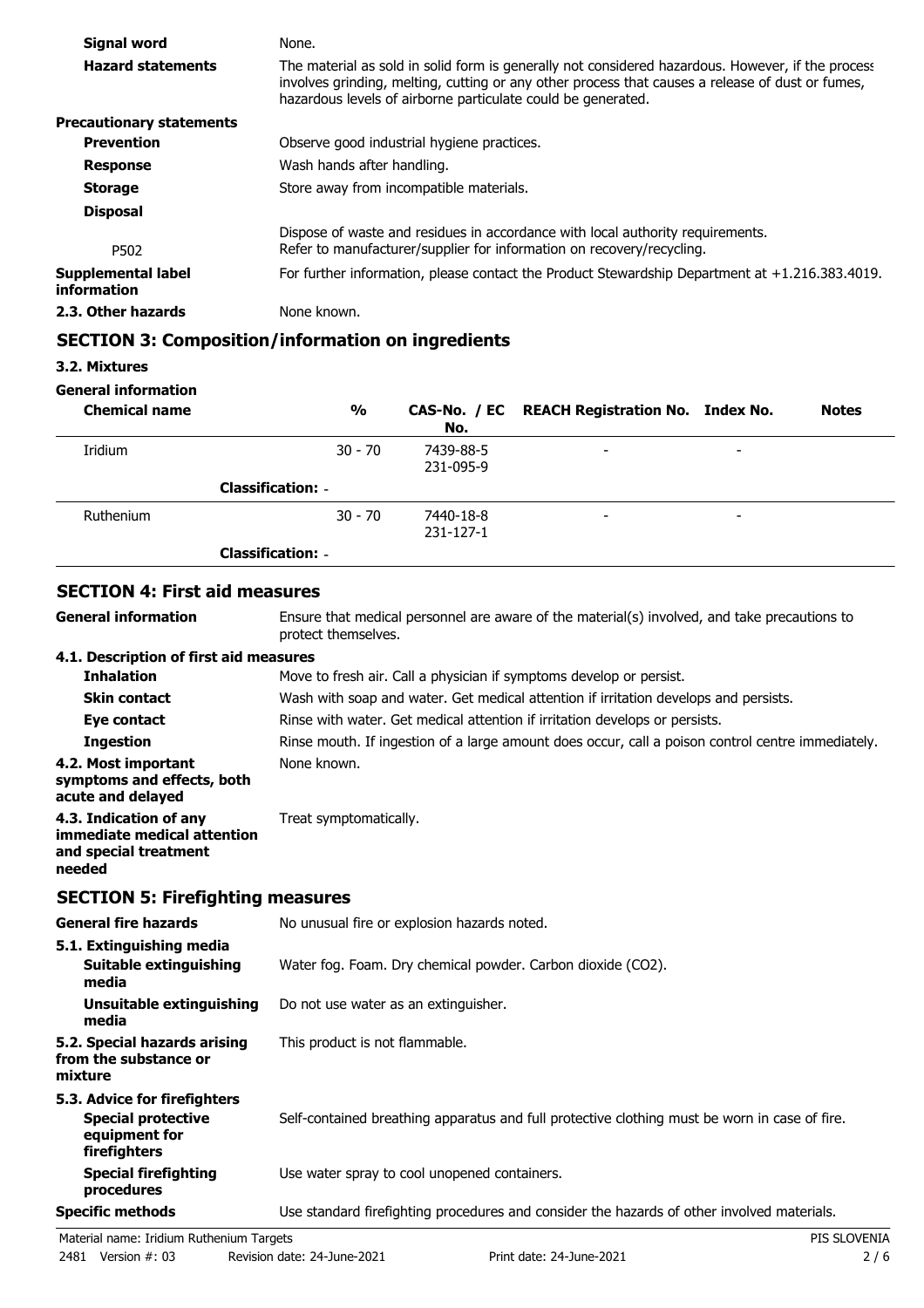# **SECTION 6: Accidental release measures**

|                                                              | 6.1. Personal precautions, protective equipment and emergency procedures                               |
|--------------------------------------------------------------|--------------------------------------------------------------------------------------------------------|
| For non-emergency<br>personnel                               | Keep unnecessary personnel away. For personal protection, see section 8 of the PIS.                    |
| For emergency<br>responders                                  | Keep unnecessary personnel away. Use personal protection recommended in Section 8 of the PIS.          |
| <b>6.2. Environmental</b><br>precautions                     | Avoid discharge into drains, water courses or onto the ground.                                         |
| 6.3. Methods and material for<br>containment and cleaning up | Stop the flow of material, if this is without risk. Following product recovery, flush area with water. |
| 6.4. Reference to other<br>sections                          | For personal protection, see section 8 of the PIS. For waste disposal, see section 13 of the PIS.      |
|                                                              |                                                                                                        |

#### **SECTION 7: Handling and storage**

| 7.1. Precautions for safe<br>handling                                   | Observe good industrial hygiene practices. |
|-------------------------------------------------------------------------|--------------------------------------------|
| 7.2. Conditions for safe<br>storage, including any<br>incompatibilities | Not available.                             |
| 7.3. Specific end use(s)                                                | Not applicable.                            |

### **SECTION 8: Exposure controls/personal protection**

| 8.1. Control parameters                              |                                                                                                                                                                                                                                                                                                                                                                                                        |
|------------------------------------------------------|--------------------------------------------------------------------------------------------------------------------------------------------------------------------------------------------------------------------------------------------------------------------------------------------------------------------------------------------------------------------------------------------------------|
| <b>Occupational exposure limits</b>                  | No exposure limits noted for ingredient(s).                                                                                                                                                                                                                                                                                                                                                            |
| <b>Biological limit values</b>                       | No biological exposure limits noted for the ingredient(s).                                                                                                                                                                                                                                                                                                                                             |
| <b>Recommended monitoring</b><br>procedures          | Follow standard monitoring procedures.                                                                                                                                                                                                                                                                                                                                                                 |
| Derived no effect levels<br>(DNELs)                  | Not available.                                                                                                                                                                                                                                                                                                                                                                                         |
| <b>Predicted no effect</b><br>concentrations (PNECs) | Not available.                                                                                                                                                                                                                                                                                                                                                                                         |
| 8.2. Exposure controls                               |                                                                                                                                                                                                                                                                                                                                                                                                        |
| <b>Appropriate engineering</b><br>controls           | Good general ventilation (typically 10 air changes per hour) should be used. Ventilation rates should<br>be matched to conditions. If applicable, use process enclosures, local exhaust ventilation, or other<br>engineering controls to maintain airborne levels below recommended exposure limits. If exposure<br>limits have not been established, maintain airborne levels to an acceptable level. |
|                                                      | Individual protection measures, such as personal protective equipment                                                                                                                                                                                                                                                                                                                                  |
| <b>General information</b>                           | Personal protection equipment should be chosen according to the CEN standards and in discussion<br>with the supplier of the personal protective equipment.                                                                                                                                                                                                                                             |
| Eye/face protection                                  | Wear safety glasses with side shields (or goggles).                                                                                                                                                                                                                                                                                                                                                    |
| <b>Skin protection</b>                               |                                                                                                                                                                                                                                                                                                                                                                                                        |
| - Hand protection                                    | Wear gloves to prevent metal cuts and skin abrasions during handling.                                                                                                                                                                                                                                                                                                                                  |
| - Other                                              | Wear suitable protective clothing.                                                                                                                                                                                                                                                                                                                                                                     |
| <b>Respiratory protection</b>                        | No personal respiratory protective equipment normally required. In case of insufficient ventilation,<br>wear suitable respiratory equipment.                                                                                                                                                                                                                                                           |
| <b>Thermal hazards</b>                               | Wear appropriate thermal protective clothing, when necessary.                                                                                                                                                                                                                                                                                                                                          |
| <b>Hygiene measures</b>                              | Always observe good personal hygiene measures, such as washing after handling the material and<br>before eating, drinking, and/or smoking. Routinely wash work clothing and protective equipment to<br>remove contaminants.                                                                                                                                                                            |
| <b>Environmental exposure</b><br>controls            | Environmental manager must be informed of all major releases.                                                                                                                                                                                                                                                                                                                                          |

# **SECTION 9: Physical and chemical properties**

#### **9.1. Information on basic physical and chemical properties**

| Appearance            |                |
|-----------------------|----------------|
| <b>Physical state</b> | Solid.         |
| Form                  | Solid.         |
| Colour                | Grey metallic. |
| Odour                 | None.          |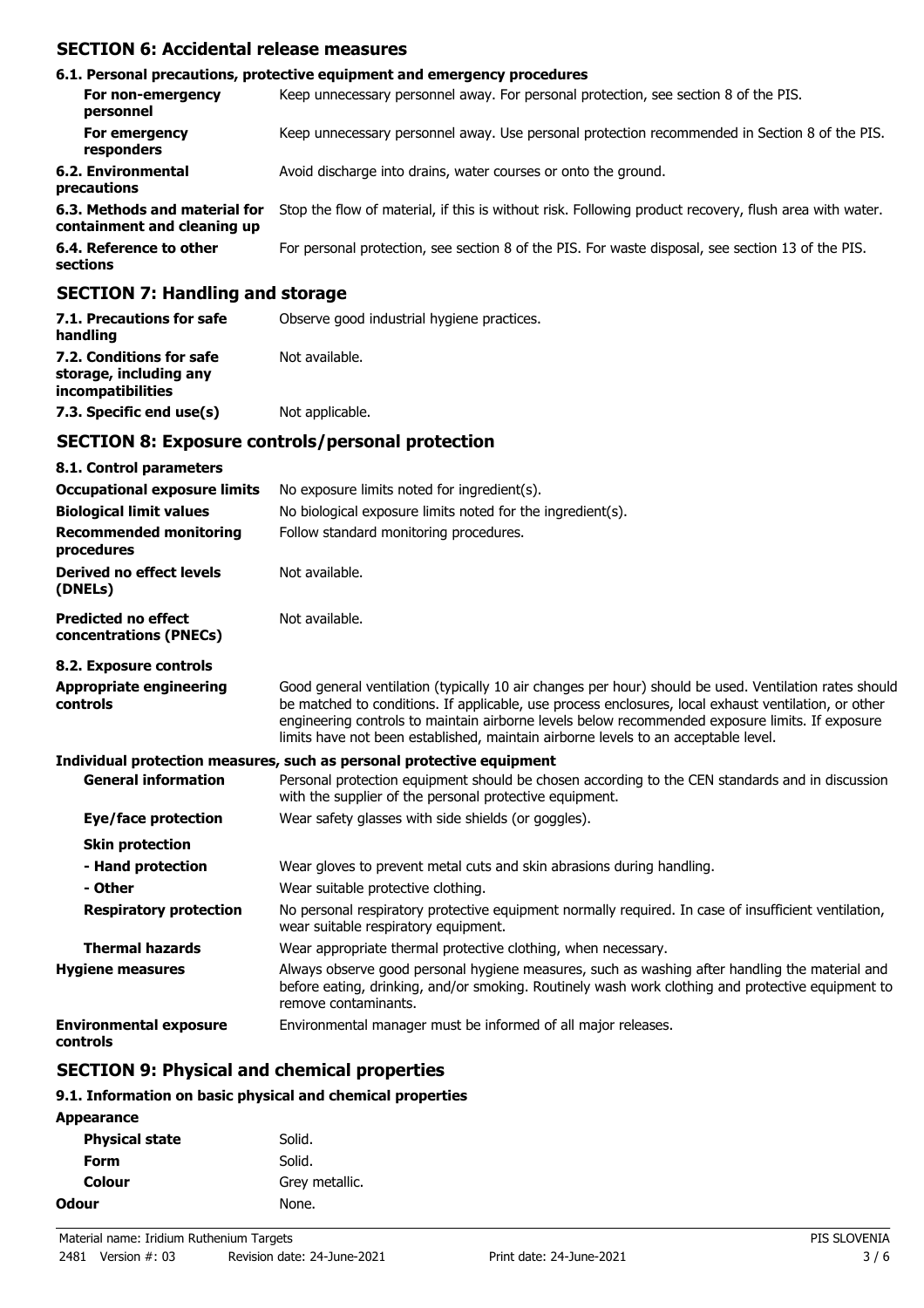| <b>Odour threshold</b>                             | Not applicable.                                 |
|----------------------------------------------------|-------------------------------------------------|
| рH                                                 | Not applicable.                                 |
| <b>Melting point/freezing point</b>                | 2446 °C (4434,8 °F) estimated / Not applicable. |
| Initial boiling point and<br>boiling range         | Not applicable.                                 |
| <b>Flash point</b>                                 | Not applicable.                                 |
| <b>Evaporation rate</b>                            | Not applicable.                                 |
| <b>Flammability (solid, gas)</b>                   | None known.                                     |
| Upper/lower flammability or explosive limits       |                                                 |
| <b>Explosive limit - lower (</b><br>%)             | Not applicable.                                 |
| <b>Explosive limit - lower (</b><br>%) temperature | Not applicable.                                 |
| <b>Explosive limit - upper</b><br>(%)              | Not applicable.                                 |
| <b>Explosive limit - upper (</b><br>%) temperature | Not applicable.                                 |
| <b>Vapour pressure</b>                             | Not applicable.                                 |
| <b>Vapour density</b>                              | Not applicable.                                 |
| <b>Relative density</b>                            | Not applicable.                                 |
| Solubility(ies)                                    |                                                 |
| <b>Solubility (water)</b>                          | Insoluble.                                      |
| <b>Partition coefficient</b><br>(n-octanol/water)  | Not applicable.                                 |
| <b>Auto-ignition temperature</b>                   | Not applicable.                                 |
| <b>Decomposition temperature</b>                   | Not applicable.                                 |
| <b>Viscosity</b>                                   | Not applicable.                                 |
| <b>Explosive properties</b>                        | Not explosive.                                  |
| <b>Oxidising properties</b>                        | Not oxidising.                                  |
| 9.2. Other information                             |                                                 |
| <b>Density</b>                                     | 22,42 g/cm3 estimated                           |

# **SECTION 10: Stability and reactivity**

| 10.1. Reactivity                            | The product is stable and non reactive under normal conditions of use, storage and transport. |
|---------------------------------------------|-----------------------------------------------------------------------------------------------|
| 10.2. Chemical stability                    | Material is stable under normal conditions.                                                   |
| 10.3. Possibility of hazardous<br>reactions | No dangerous reaction known under conditions of normal use.                                   |
| 10.4. Conditions to avoid                   | Contact with incompatible materials.                                                          |
| 10.5. Incompatible materials                | Strong oxidising agents.                                                                      |
| 10.6. Hazardous<br>decomposition products   | No hazardous decomposition products are known.                                                |

# **SECTION 11: Toxicological information**

| General information                             | Not available.                                       |
|-------------------------------------------------|------------------------------------------------------|
| <b>Information on likely routes of exposure</b> |                                                      |
| <b>Inhalation</b>                               | No adverse effects due to inhalation are expected.   |
| <b>Skin contact</b>                             | No adverse effects due to skin contact are expected. |
| Eye contact                                     | Not relevant, due to the form of the product.        |
| <b>Ingestion</b>                                | Expected to be a low ingestion hazard.               |
| Symptoms                                        | None known.                                          |
|                                                 |                                                      |

## **11.1. Information on toxicological effects**

| <b>Acute toxicity</b>                | Due to lack of data the classification is not possible. |
|--------------------------------------|---------------------------------------------------------|
| <b>Skin corrosion/irritation</b>     | Not relevant, due to the form of the product.           |
| Serious eye damage/eye<br>irritation | Not likely, due to the form of the product.             |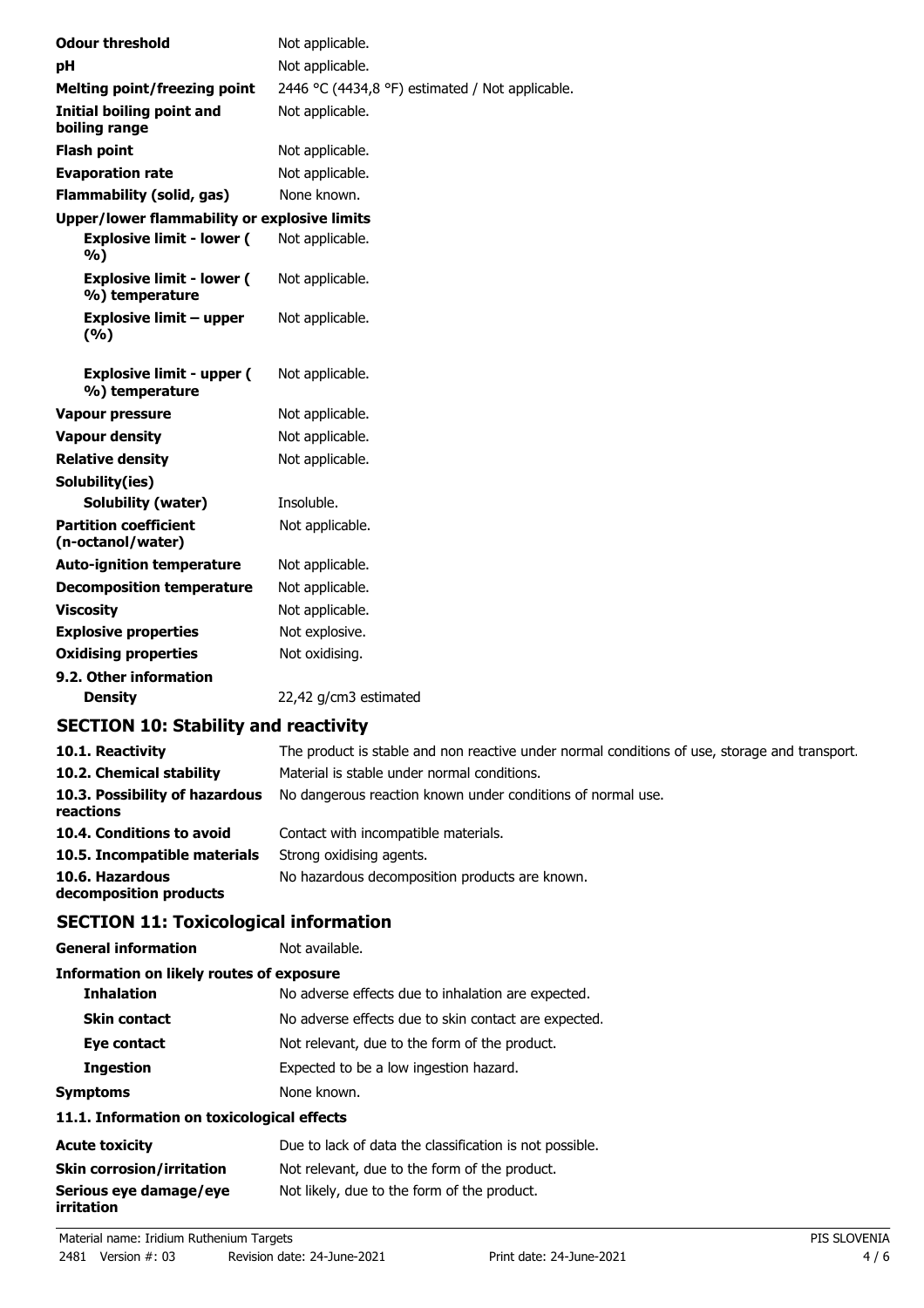| <b>Respiratory sensitisation</b>                      | Not a respiratory sensitizer.                                                   |
|-------------------------------------------------------|---------------------------------------------------------------------------------|
| <b>Skin sensitisation</b>                             | This product is not expected to cause skin sensitisation.                       |
| <b>Germ cell mutagenicity</b>                         | Not classified.                                                                 |
| Carcinogenicity                                       | This product is not considered to be a carcinogen by IARC, ACGIH, NTP, or OSHA. |
| <b>Reproductive toxicity</b>                          | This product is not expected to cause reproductive or developmental effects.    |
| Specific target organ toxicity<br>- single exposure   | Not classified.                                                                 |
| Specific target organ toxicity<br>- repeated exposure | Not classified.                                                                 |
| <b>Aspiration hazard</b>                              | Not an aspiration hazard.                                                       |
| Mixture versus substance<br>information               | Not applicable.                                                                 |
| <b>Other information</b>                              | Not applicable.                                                                 |

### **SECTION 12: Ecological information**

| 12.1. Toxicity                                            | The product is not classified as environmentally hazardous. However, this does not exclude the<br>possibility that large or frequent spills can have a harmful or damaging effect on the environment. |
|-----------------------------------------------------------|-------------------------------------------------------------------------------------------------------------------------------------------------------------------------------------------------------|
| 12.2. Persistence and<br>degradability                    | Not available.                                                                                                                                                                                        |
| 12.3. Bioaccumulative<br>potential                        | Not available.                                                                                                                                                                                        |
| <b>Partition coefficient</b><br>n-octanol/water (log Kow) | Not available.                                                                                                                                                                                        |
| <b>Bioconcentration factor (BCF)</b>                      | Not available.                                                                                                                                                                                        |
| 12.4. Mobility in soil                                    | Not available.                                                                                                                                                                                        |
| 12.5. Results of PBT and<br><b>vPvB</b> assessment        | Not a PBT or vPvB substance or mixture.                                                                                                                                                               |
| 12.6. Other adverse effects                               | Not available.                                                                                                                                                                                        |
| CECTION 12: Disposal considerations                       |                                                                                                                                                                                                       |

#### **SECTION 13: Disposal considerations**

#### **13.1. Waste treatment methods**

| <b>Residual waste</b>                  | Dispose of in accordance with local regulations. Empty containers or liners may retain some product<br>residues. This material and its container must be disposed of in a safe manner (see: Disposal<br>instructions). |
|----------------------------------------|------------------------------------------------------------------------------------------------------------------------------------------------------------------------------------------------------------------------|
| <b>Contaminated packaging</b>          | Since emptied containers may retain product residue, follow label warnings even after container is<br>emptied. Empty containers should be taken to an approved waste handling site for recycling or<br>disposal.       |
| <b>EU waste code</b>                   | The Waste code should be assigned in discussion between the user, the producer and the waste<br>disposal company.                                                                                                      |
| <b>Disposal</b><br>mothode/information | Collect and reclaim or dispose in sealed containers at licensed waste disposal site.                                                                                                                                   |

**methods/information**

## **SECTION 14: Transport information**

#### **ADR**

14.1. - 14.6.: Not regulated as dangerous goods.

# **RID**

14.1. - 14.6.: Not regulated as dangerous goods.

# **ADN**

14.1. - 14.6.: Not regulated as dangerous goods.

# **IATA**

14.1. - 14.6.: Not regulated as dangerous goods.

#### **IMDG**

14.1. - 14.6.: Not regulated as dangerous goods.

# **SECTION 15: Regulatory information**

# **15.1. Safety, health and environmental regulations/legislation specific for the substance or mixture**

## **EU regulations**

**Regulation (EC) No. 1005/2009 on substances that deplete the ozone layer, Annex I and II, as amended** Not listed.